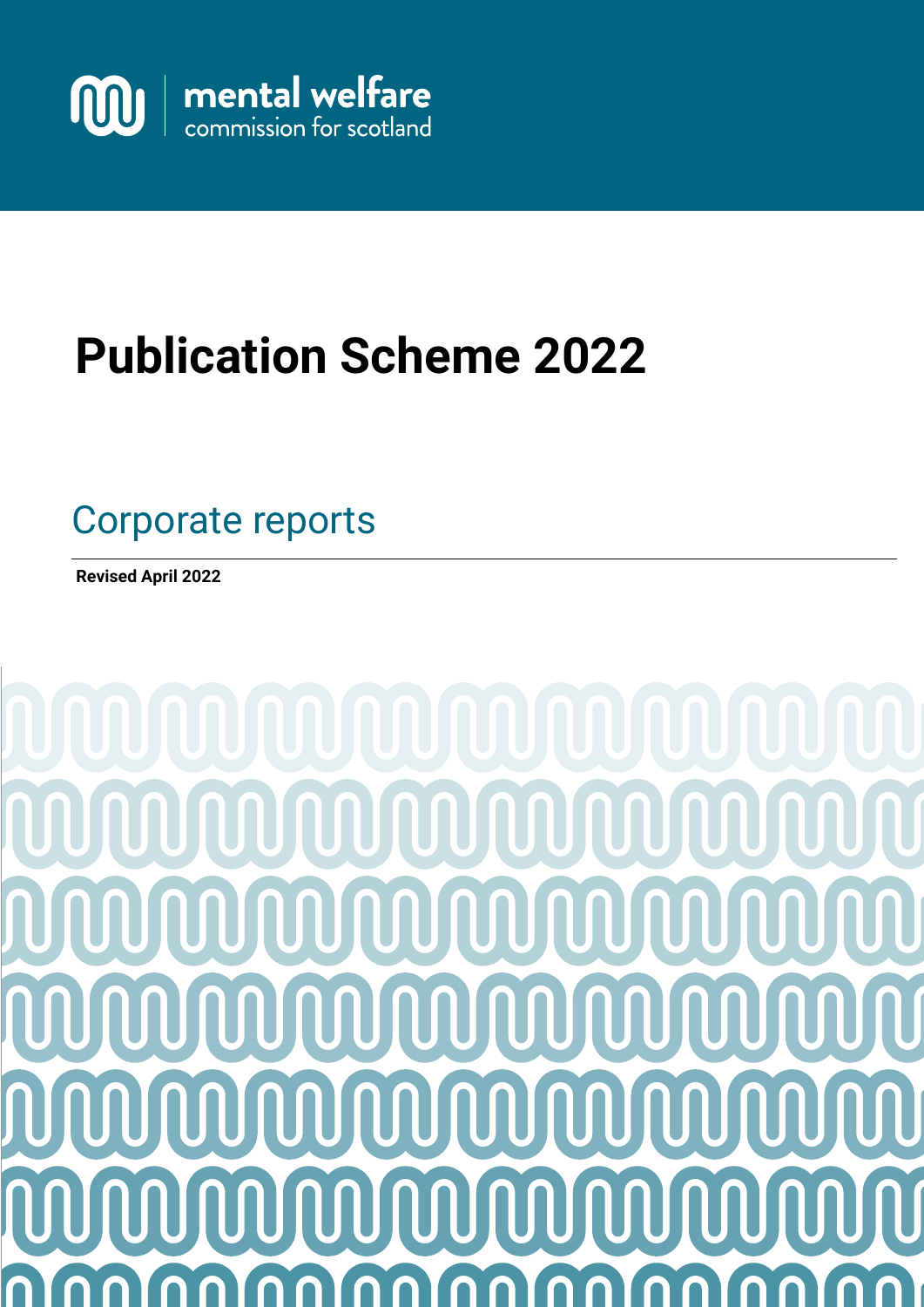# Contents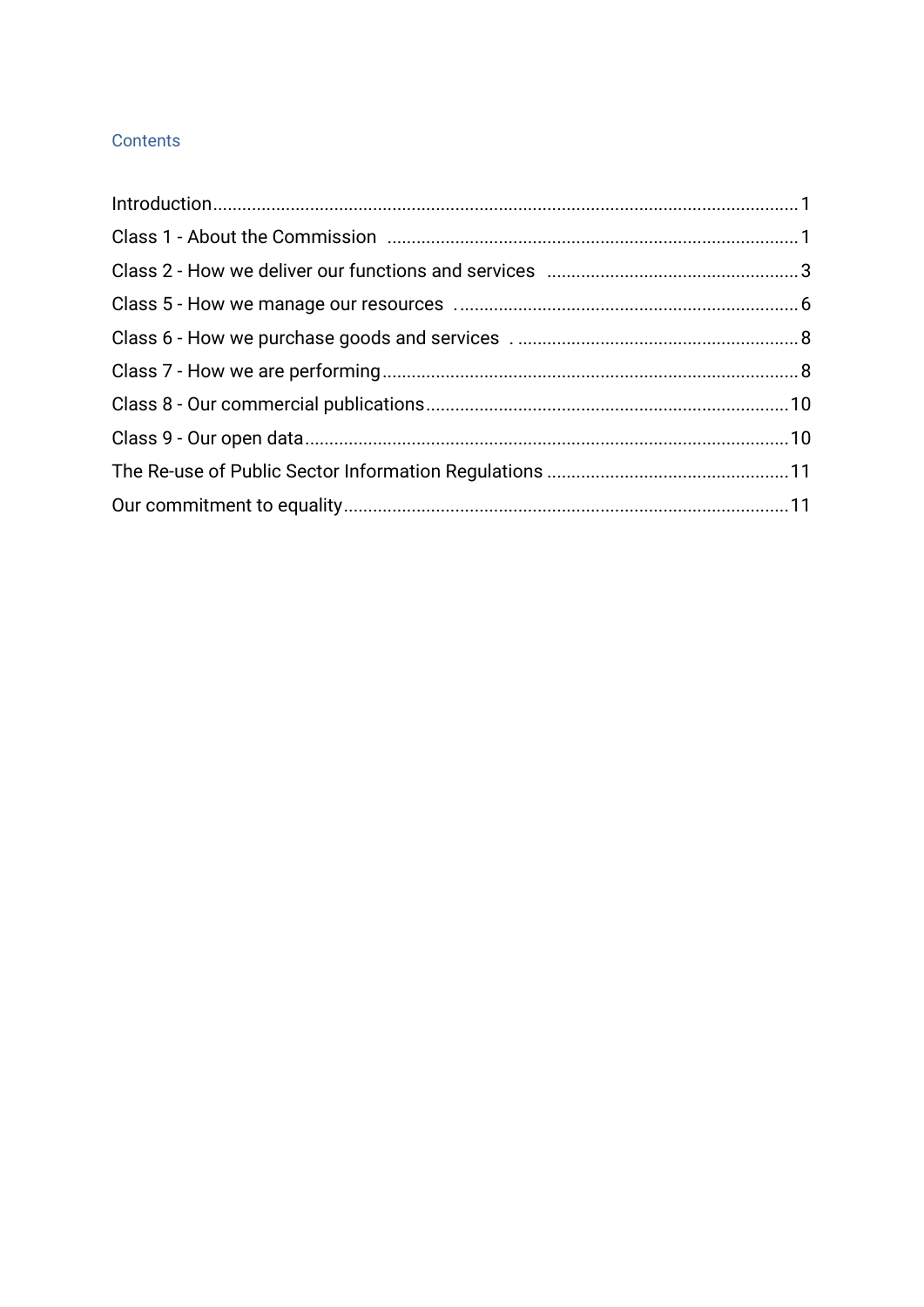#### **Introduction**

This publication scheme is designed to be read online as it contains website links to many publications, policies and other documents. If you have asked for and received a hard copy version of this publication scheme, you can ask us to send you copies of any of the documents listed in it, assuming you are unable to access the Commission's website. If you want to request copies, please write to us at the following address;

Mental Welfare Commission for Scotland Thistle House 91 Haymarket Terrace **Edinburgh** EH12 5HE

Alternatively, you can call us on 0131 313 8777.

We have also produced a **[Guide to Information](https://www.mwcscot.org.uk/sites/default/files/2021-12/MWC%20Information%20Guide%202015%20revised%20Dec%202021.pdf)** which we can send to you or you can view it online.

#### **Class 1 - About the Commission**

Information about the Commission, who we are, where to find us, how to contact us, how we are managed and our external relations.

The Freedom of Information Act says that you have the right to know how organisations, like ours, that are funded from the public purse, make decisions and manage their resources.

- [Mental Health \(Care & Treatment\) \(Scotland\) Act 2003](http://www.legislation.gov.uk/asp/2003/13/contents)
- [Adults with Incapacity \(Scotland\) Act 2000](http://www.mwcscot.org.uk/external-links/links-about-the-law/adults-with-incapacity-act/)

A memorandum of agreement sets out the roles of the Commission and the Scottish Government and it outlines how the Commission is held to account for use of public funds. [Memorandum of Agreement; Scottish Government \(Health Directorate\) and The](https://www.mwcscot.org.uk/sites/default/files/2019-06/sg_mou_2019.pdf)  [Commission,](https://www.mwcscot.org.uk/sites/default/files/2019-06/sg_mou_2019.pdf) signed 2018.

The National Confidential Forum, (the NCF) was established as a Committee of the Commission in 2014 under [The Victims and Witnesses \(Scotland\) Act, 2014.](http://www.legislation.gov.uk/asp/2014/1/contents) and came to an end on the 28 June 2021 under the terms of the [Redress for Survivors \(Historical Child](https://www.legislation.gov.uk/asp/2021/15/contents)  [Abuse in Care\) \(Scotland\) Act 2021.](https://www.legislation.gov.uk/asp/2021/15/contents) During its lifespan, the NCF was a committee of the MWC and did not exist as a separate legal entity from the Commission. The NCF's core function was to receive and listen to testimony from those who were in institutional care as children. The Commission remains the data controller of the records produced by the NCF.

There is a [Memorandum of Understanding](https://www.mwcscot.org.uk/sites/default/files/2019-06/mou_ncf_.pdf) between the Commission and Scottish Government regarding the operation of the NCF.

- [Contact details](http://www.mwcscot.org.uk/contact-us/) MWC
- [Our Board](https://www.mwcscot.org.uk/about-us/who-we-are-and-what-we-do)
- [Our teams](https://www.mwcscot.org.uk/about-us/who-we-are-and-what-we-do)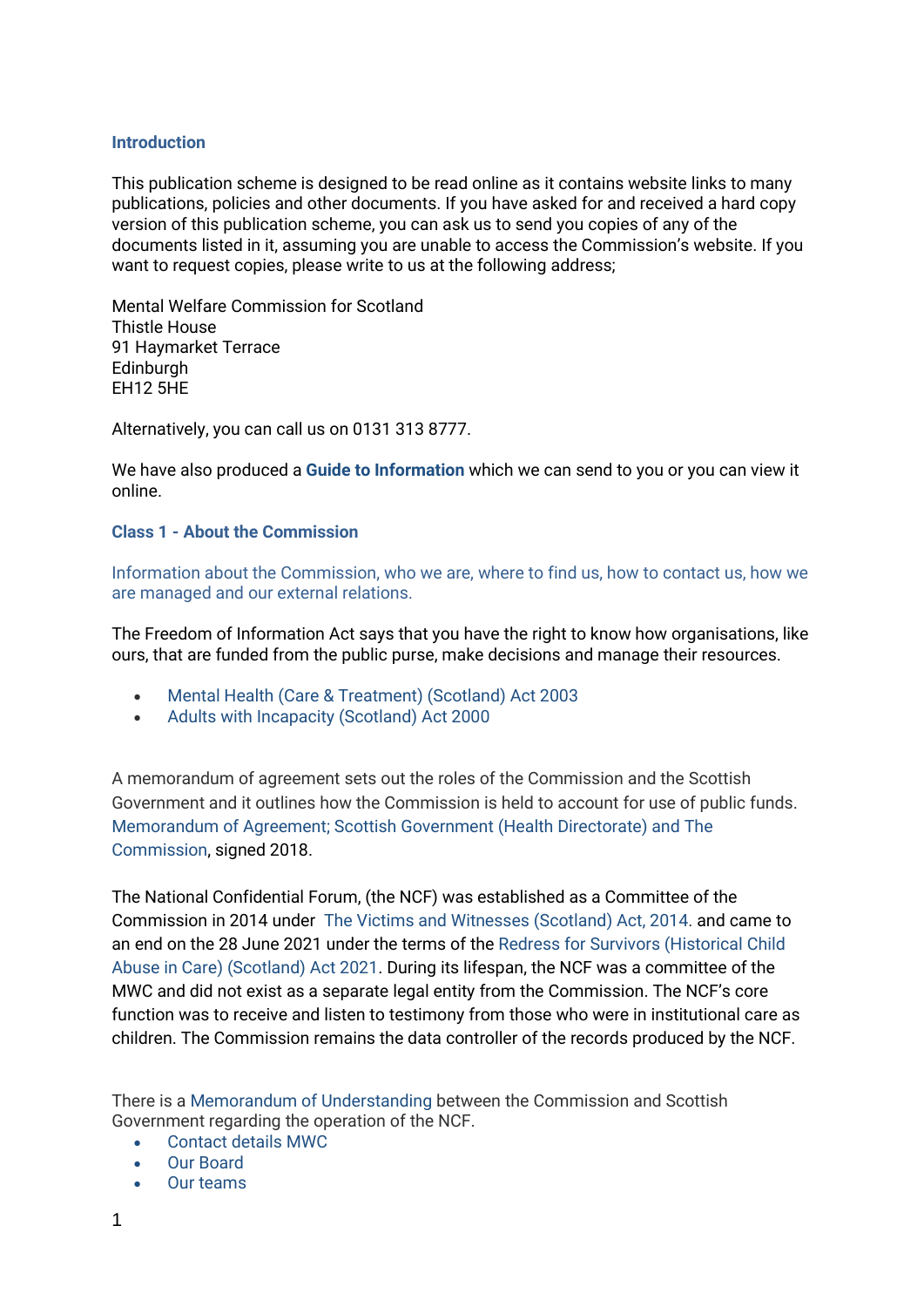• [Who We Are and What We Do](https://www.mwcscot.org.uk/about-us/who-we-are-and-what-we-do/)

#### **Below are some of our key documents:**

- [Three year strategic plan 2020-2023](https://www.mwcscot.org.uk/sites/default/files/2020-07/MWC_StrategicPlan_2020_0.pdf)
- [Business plan 2021-22](https://www.mwcscot.org.uk/sites/default/files/2021-05/MWC_BusinessPlan_21-22.pdf)
- [Corporate Parenting Action Plan 2021-24](https://www.mwcscot.org.uk/sites/default/files/2022-03/CorporateParentingActionPlan_2021-2024.pdf)
- [Children's Rights Report 2017-20](https://www.mwcscot.org.uk/sites/default/files/2021-04/ChildrensRightsReport_2017-2020_March2021.pdf)

#### **News:**

**[Latest News](https://www.mwcscot.org.uk/news)** 

#### **Policies, Standing Orders and Code of Conduct:**

- [Risk Management Policy](https://www.mwcscot.org.uk/sites/default/files/2019-06/risk_management_policy.pdf)
- [Staff Code of Conduct](https://www.mwcscot.org.uk/sites/default/files/2019-06/Staff_Code_of_Conduct%202016.pdf)
- [Board Code of Conduct](https://www.mwcscot.org.uk/sites/default/files/2019-06/Board%20Members%20Code%20of%20Conduct%202017.pdf)
- **[Standing Orders](https://www.mwcscot.org.uk/sites/default/files/2022-02/Standing%20orders%20Feb%202022.pdf)**
- [Conflict of Interest Policy](https://www.mwcscot.org.uk/sites/default/files/2019-06/Conflict%20of%20Interest%20Policy%202015.pdf)
- [Public Interest Disclosure](https://www.mwcscot.org.uk/sites/default/files/2019-06/Public%20Interest%20Disclosure%20Feb%202014-2017.pdf)
- [Complaints Handling Procedures](https://www.mwcscot.org.uk/sites/default/files/2021-05/ComplaintsHandlingProcedure%20May%202021.v.1.0_.pdf)

#### **Accountability and Audit Relationships:**

The [Public Finance and Accountability \(Scotland\) Act 2000](http://www.legislation.gov.uk/asp/2000/1/contents) places personal responsibility on the [Auditor General for Scotland](http://www.audit-scotland.gov.uk/about-us/auditor-general) to decide who is to undertake the audit of the Mental Welfare Commission for Scotland. For the financial years 2016/17 to 2021/22 the Auditor General has appointed [Scott Moncrieff](http://www.scott-moncrieff.com/) to undertake the audit of the Mental Welfare Commission. The general duties of the auditors, including their statutory duties, are set out in th[e Code of Audit Practice](http://www.audit-scotland.gov.uk/docs/corp/2011/110520_codeofauditpractice_bw.pdf) issued by Audit Scotland and approved by the Auditor General.

#### **Working with others:**

The Commission has a number of MOUs and MOAs with other organisations. These set out how the Commission will work with other bodies. Details can be found at [How we work](https://www.mwcscot.org.uk/about-us/how-we-work-other-organisations) with [other organisations.](https://www.mwcscot.org.uk/about-us/how-we-work-other-organisations)

#### **Information on rights and how to complain or make a comment:**

[Leaflet explaining how to make a complaint about the Commission](https://www.mwcscot.org.uk/sites/default/files/2021-05/Complaints%20leaflet.pdf)

#### **How to make a request for personal information:**

The General Data Protection Regulations - GDPR - came into effect from 25 May 2018. They strengthen data protection, and apply to private and public organisations. Information on how we handle your personal information can be found at [About your personal information.](https://www.mwcscot.org.uk/about-us/about-your-personal-information)

Our ["Subject Access Form"](https://www.mwcscot.org.uk/sites/default/files/2021-03/SUBJECT_ACCESS_REQUEST_FORM_v1-4_0.pdf) which you should complete to request personal information we hold, is currently under review. Please contact us at: [mwc.enquiries@nhs.scot](mailto:enquiries@mwcscot.org.uk) and we will send you a copy either by e-mail or by post.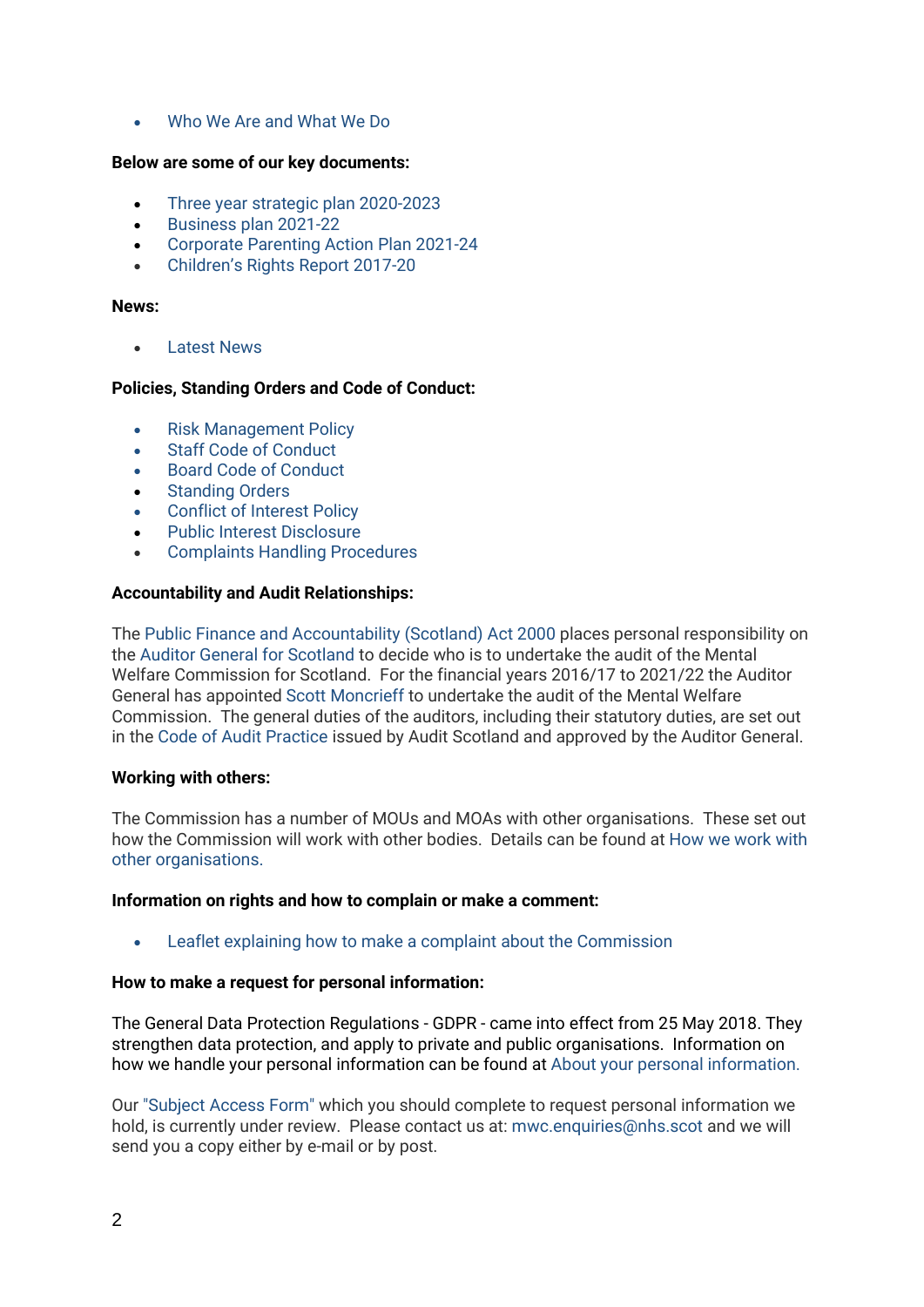# **A Guide to information available from the Commission:**

The Commission has developed a ["Guide to the Information"](https://www.mwcscot.org.uk/sites/default/files/2021-12/MWC%20Information%20Guide%202015%20revised%20Dec%202021.pdf) which is available from this link.

#### **Class 2 - How we deliver our functions and services**

**In this section you can find out more about, our strategy and policies for delivering functions, services and information.**

#### **Corporate Strategy**

This section gives links to documents which provide a high level overview on where we are as an organisation, what we are aiming to achieve and the actions we need to take to get there.

#### **Delivery and Strategy - Corporate Planning**

- [Strategic Plan 2020-23](https://www.mwcscot.org.uk/sites/default/files/2020-07/MWC_StrategicPlan_2020_0.pdf)
- [Business Plan 2021-22](https://www.mwcscot.org.uk/sites/default/files/2021-05/MWC_BusinessPlan_21-22.pdf)
- [Corporate Parenting Action Plan 2021-24](https://www.mwcscot.org.uk/sites/default/files/2022-03/CorporateParentingActionPlan_2021-2024.pdf)
- [Children's Rights Report 2017-20](https://www.mwcscot.org.uk/sites/default/files/2021-04/ChildrensRightsReport_2017-2020_March2021.pdf)
- [Risk Management Policy 2019-22](https://www.mwcscot.org.uk/sites/default/files/2019-06/risk_management_policy.pdf)
- Information Management [& Technology Strategy 2017-20](https://www.mwcscot.org.uk/sites/default/files/2019-06/im_t_strategy_2017-20.pdf)
- [Equality outcomes and mainstreaming progress report](https://www.mwcscot.org.uk/sites/default/files/2021-03/EqualityOutcomesMainstreamingProgressReport2021.pdf) 2021
- [Standing Orders 2022-23](https://www.mwcscot.org.uk/sites/default/files/2022-02/Standing%20orders%20Feb%202022.pdf)

#### **Corporate Reporting**

Every year, we produce an independent overview of the operation of the Mental Health (Care and Treatment) (Scotland) Act 2003 and the Adults with Incapacity (Scotland) Act 2000.

The Commission produces both an Annual Report and an Annual Monitoring Report. The Monitoring report contains detailed statistical analysis.

- Annual Report under [Corporate Reports](https://www.mwcscot.org.uk/publications?type=46)
- Annual Monitoring under [Monitoring the Acts](https://www.mwcscot.org.uk/publications?type=44)

#### **Corporate policies and procedures**

- [Standing Orders](https://www.mwcscot.org.uk/sites/default/files/2022-02/Standing%20orders%20Feb%202022.pdf)
- [Conflict of Interest](https://www.mwcscot.org.uk/sites/default/files/2019-06/Conflict%20of%20Interest%20Policy%202015.pdf)
- [Public Interest Disclosure](https://www.mwcscot.org.uk/sites/default/files/2019-06/Public%20Interest%20Disclosure%20Feb%202014-2017.pdf)
- [Board Code of Conduct](https://www.mwcscot.org.uk/sites/default/files/2019-06/Board%20Members%20Code%20of%20Conduct%202017.pdf)
- [Policy on Reporting and Escalation of Matters of Concern](https://www.mwcscot.org.uk/sites/default/files/2019-06/policy_on_reporting_and_escalating_matters_of_concern_2012.pdf)
- [Dignity at Work Policy](https://www.mwcscot.org.uk/sites/default/files/2019-06/Dignity%20at%20Work%202014-16.pdf)
- [Single Equality Scheme](https://www.mwcscot.org.uk/sites/default/files/2019-06/single_equality_scheme_equality__diversity_updated_april_2017.pdf)
- [Records Management Policy](https://www.mwcscot.org.uk/sites/default/files/2021-04/Records%20Management%202020-21.pdf)
- [Information Risk Management Policy](https://www.mwcscot.org.uk/sites/default/files/2021-12/Information%20Risk%20management%20Policy%202021.pdf)
- [Accessible Information Policy](https://www.mwcscot.org.uk/sites/default/files/2019-06/accessible_information_policy_2018.pdf)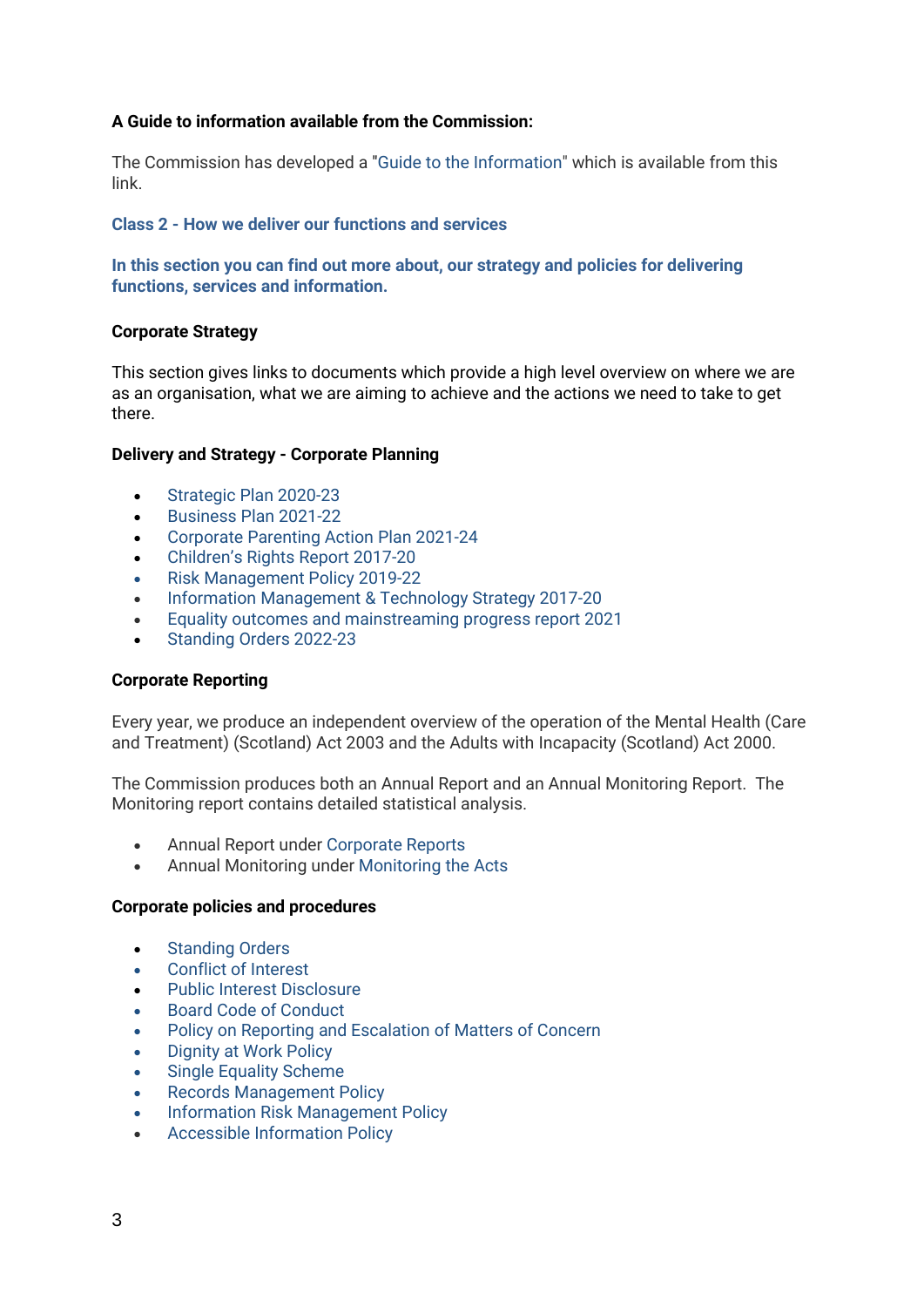# **Our services and functions**

#### **Our visits**

You can find out more about our visits within our [Visiting People](https://www.mwcscot.org.uk/about-us/who-we-are-and-what-we-do/visiting-people/) section.

#### **Our advice line**

Our telephone service is available Monday - Thursday 9am to 5pm and on Fridays from 9am to 4.30pm. We use a callback system where we take brief details of your query and a contact number. This means our staff can try to look into some background on your query before calling you back.

You can leave a message on our answer service 5pm (4.30pm on Fridays) and at weekends.

Call us on 0131 313 8777. We also operate a freephone, 0800 389 6809, for service users and carers only.

If you have an enquiry that is not urgent, you can contact us by e-mail at: [mwc.enquiries@nhs.scot.](mailto:mwc.enquiries@nhs.scot)

#### **Our publications**

Every year, we produce [Statistical Monitoring Reports](https://www.mwcscot.org.uk/publications?type=44) which are available from our website under our publications section.

We also publish [Good Practice Guidance](http://www.mwcscot.org.uk/publications/good-practice-guides/) in response to what we see and hear about practical or ethical difficulties in applying mental health and incapacity law.

From March 2016 we are publishing reports of our local visits to individuals in hospitals, care homes and prisons. We call thes[e Local Visits Reports.](http://www.mwcscot.org.uk/publications/local-visit-reports/)

To see the full range of our publications, visit the [Publications section](http://www.mwcscot.org.uk/publications/) of our website.

#### **Our investigations and investigation reports**

Use the links below to read more about our investigations:

#### [How we carry out investigations](https://www.mwcscot.org.uk/about-us/who-we-are-and-what-we-do#153) [Our investigation reports](https://www.mwcscot.org.uk/publications/investigation-reports/)

## **Jobs at the Mental Welfare Commission for Scotland**

Our [current vacancies](https://www.mwcscot.org.uk/about-us/work-us#160) can be found on our website or by calling 0131 313 8777 and asking to speak to someone in our HR department.

If you need hard copies of vacancy documentation you can call us on 0131 313 8777 or you can email us on [mwc.recruitment@nhs.scot.](mailto:mwc.recruitment@nhs.scot)

In 2016, we will be publishing copies of our local visit reports online. When this activity commences, we will update our publication scheme accordingly.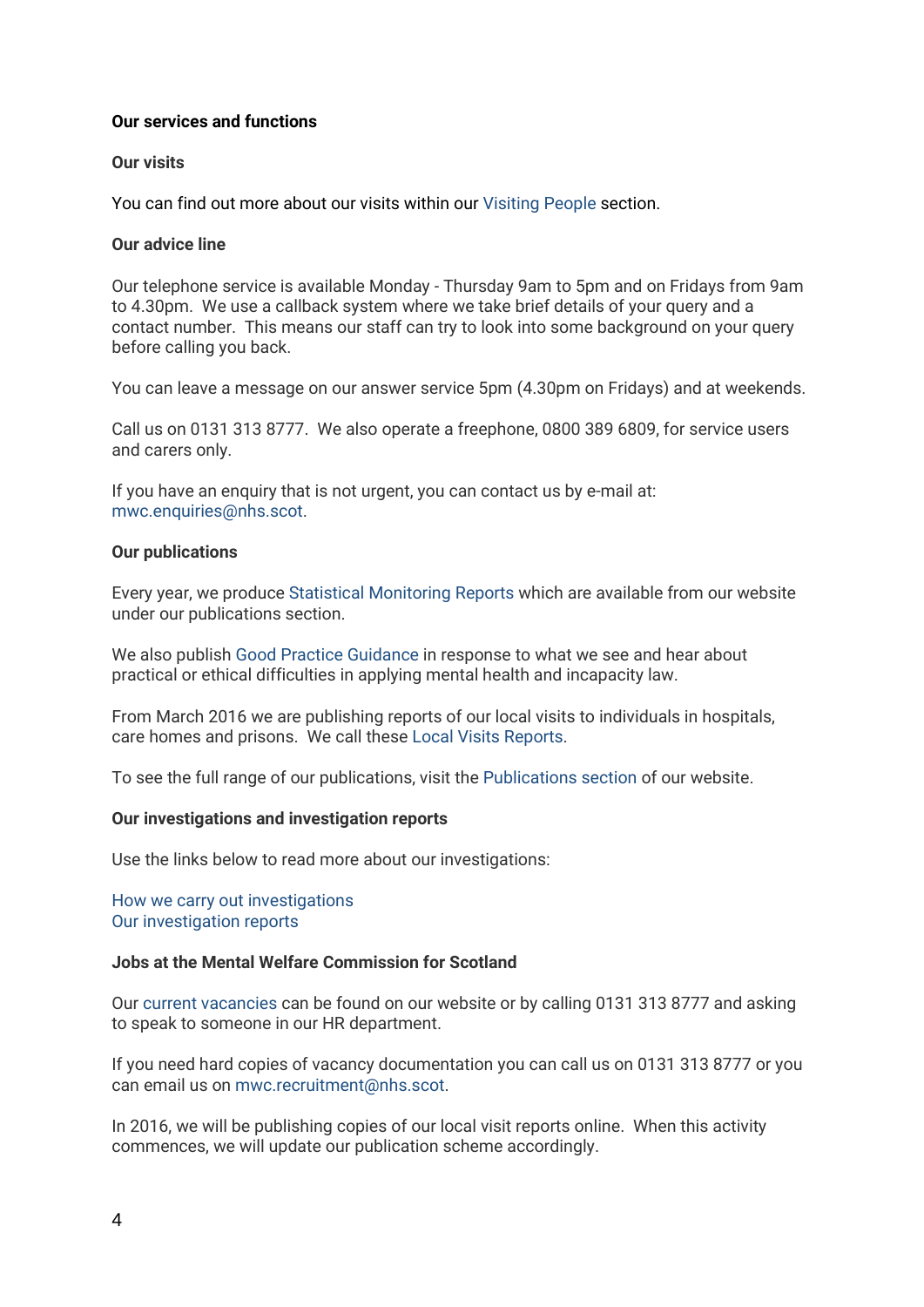#### **Class 3 - How we make decisions**

# **Information about the decisions we take, how we make them and how we involve others.** The **[Board](https://www.mwcscot.org.uk/about-us/who-we-are-and-what-we-do#39)** sets the strategic direction for the Commission and ensures efficient, effective and accountable governance. It meets eight times a year and the minutes are published on the website.

# **Commission Board Meetings**

[Approved minutes of Board meetings](https://www.mwcscot.org.uk/publications?type=48) can be accessed from our website as can dates for [future meetings.](https://www.mwcscot.org.uk/about-us/who-we-are-what-we-do/board-meetings)

#### **Standing Orders, Reservation of Powers and Scheme of Delegation**

[The Board](https://www.mwcscot.org.uk/about-us/who-we-are-and-what-we-do#39) reserves certain decisions to itself and delegates other decisions to its Committees and executive directors. The full reservation of powers and scheme of delegation is set out in Appendix A of our ["Standing Orders"](https://www.mwcscot.org.uk/sites/default/files/2022-02/Standing%20orders%20Feb%202022.pdf).

#### **Public consultation and engagement strategies**

We have an Advisory Group of key stakeholders which is established as a committee of the Commission. Its remit and membership is set out in Appendix C of the Standing Orders, a link to which can be found in the paragraph above.

This section gives you details of how we inform and engage with service users and key stakeholders, and also provides details of our [Engagement and Participation Strategy 2019-](https://www.mwcscot.org.uk/sites/default/files/2019-11/Engagement%20and%20Participation%20Strategy%202019.pdf) [2022.](https://www.mwcscot.org.uk/sites/default/files/2019-11/Engagement%20and%20Participation%20Strategy%202019.pdf) This strategy has been developed from the previous Engagement Strategy for individuals and carers 2016-2018 and Stakeholder Organisations Engagement Strategy 2016-19. It is informed by consultation with the Commission's Advisory Committee in September 2018, and builds on the experience of our engagement work with individuals and what they have told us about how they interact with the Commission.

#### **Consultation Responses**

We sometimes submit responses to consultations from Scottish Government and others. These can be accessed using the link below: [influencing-challenging/our-responses-to-consultations](https://www.mwcscot.org.uk/publications?type=47)

#### **Consultations on Good Practice Guidance**

We sometimes ask for feedback from stakeholders when we update or create new good practice guides. Details of these can be accessed using the link below: [good-practice/consultation](https://www.mwcscot.org.uk/publications?type=47)

#### **Class 4 - How we manage our budget**

#### **Information about our strategy for, and management of, financial resources at the Commission.**

This section provides information about our strategy for, and management of, financial resources at the Commission. Below are links to the key documents which will tell you more about our financial management.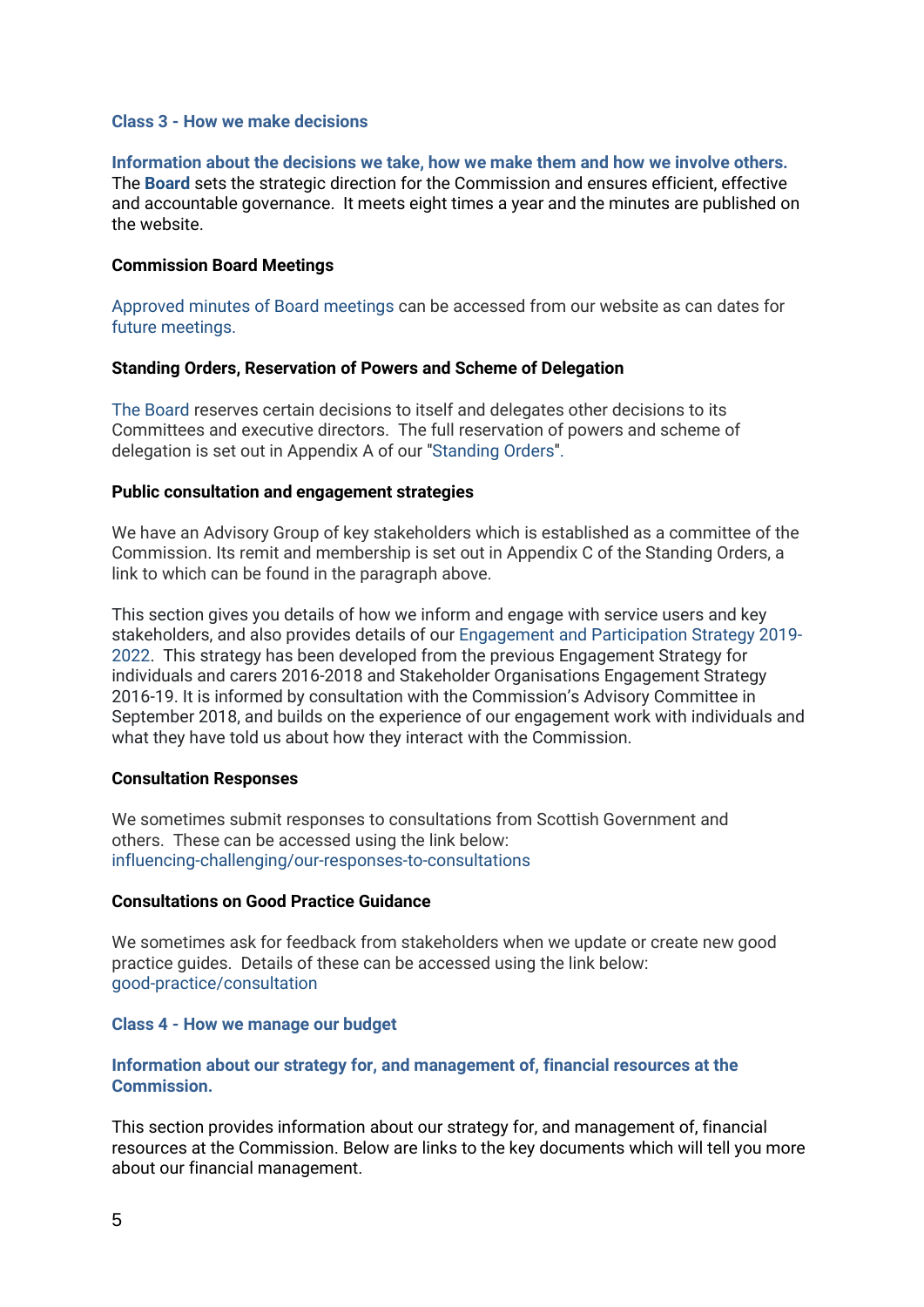Below are links to the key documents which will tell you more about our financial management.

- [Signed Accounts for year ending March 2020](https://www.mwcscot.org.uk/sites/default/files/2021-04/Mental_Welfare_Commission_for_Scotland_2020_Annual_Accounts.pdf)
- [Standing Financial Instructions](https://www.mwcscot.org.uk/sites/default/files/2022-02/Standing%20Financial%20Instructions%202022.pdf) 2022-23
- [Financial Operating Procedures](https://www.mwcscot.org.uk/sites/default/files/2022-04/Financial%20Operating%20Procedures%20Policy%202022%20Final.pdf) 2022-23
- [Fraud Investigation Policy](https://www.mwcscot.org.uk/sites/default/files/2021-04/Financial%20Operating%20Procedures%20Policy%202021-22.pdf) 2021-22
- **[Travel and Subsistence Policy](https://www.mwcscot.org.uk/sites/default/files/2019-06/Travel%20and%20Subsistence%20Policy%202016.pdf)**
- [Salary Scales 2019-20](https://www.mwcscot.org.uk/sites/default/files/2019-10/Salary%20scales%202019-20.pdf)

Our signed and approved [Annual Accounts,](https://www.mwcscot.org.uk/sites/default/files/2021-04/Mental_Welfare_Commission_for_Scotland_2020_Annual_Accounts.pdf) detail remuneration for senior accountable officers at the Commission as well as our Board members.

#### **Independent auditors report**

• [Report by Scott Moncrieff 2019/20](https://www.mwcscot.org.uk/sites/default/files/2021-04/Report%20by%20Scott%20Moncrieff%20on%20the%20Audit%202019-20.pdf)

# **Public Services Reform (Scotland) Act 2010 (PSRA)**

[The Public Services Reform \(Scotland\) Act 2010](http://www.legislation.gov.uk/asp/2010/8/contents) This act requires the Commission to publish, as soon as is practical after the end of the financial year, certain information relating to expenditures. The Commission's latest PSRA Statement can be found following the link below:

• [PSRA Statement 2019-20](https://www.mwcscot.org.uk/sites/default/files/2021-04/PSRA%20statement%202019-20%20disclosures.pdf)

#### **Sustainable economic growth information**

The Commission also produces an annual, corporate report on sustainability which is available below:

[Sustainability Report 2017-19](https://www.mwcscot.org.uk/sites/default/files/2019-08/SustainabilityReport_2017-19.pdf)

#### **Financial Planning**

Our Business Plan focuses on the year ahead and outlines our objectives for that year in more detail. It also sets out the budget for the year. We review progress on the budget and report regularly to the Board.

• [Business Plan 2021-22](https://www.mwcscot.org.uk/sites/default/files/2021-05/MWC_BusinessPlan_21-22.pdf)

#### **Class 5 - How we manage our resources**

# **This section provides information about how we manage the human, physical and information resources of the authority.**

This section provides information about how we manage the human, physical and information resources of the authority.

Here is a selection of some of our human resources policies which are currently in use: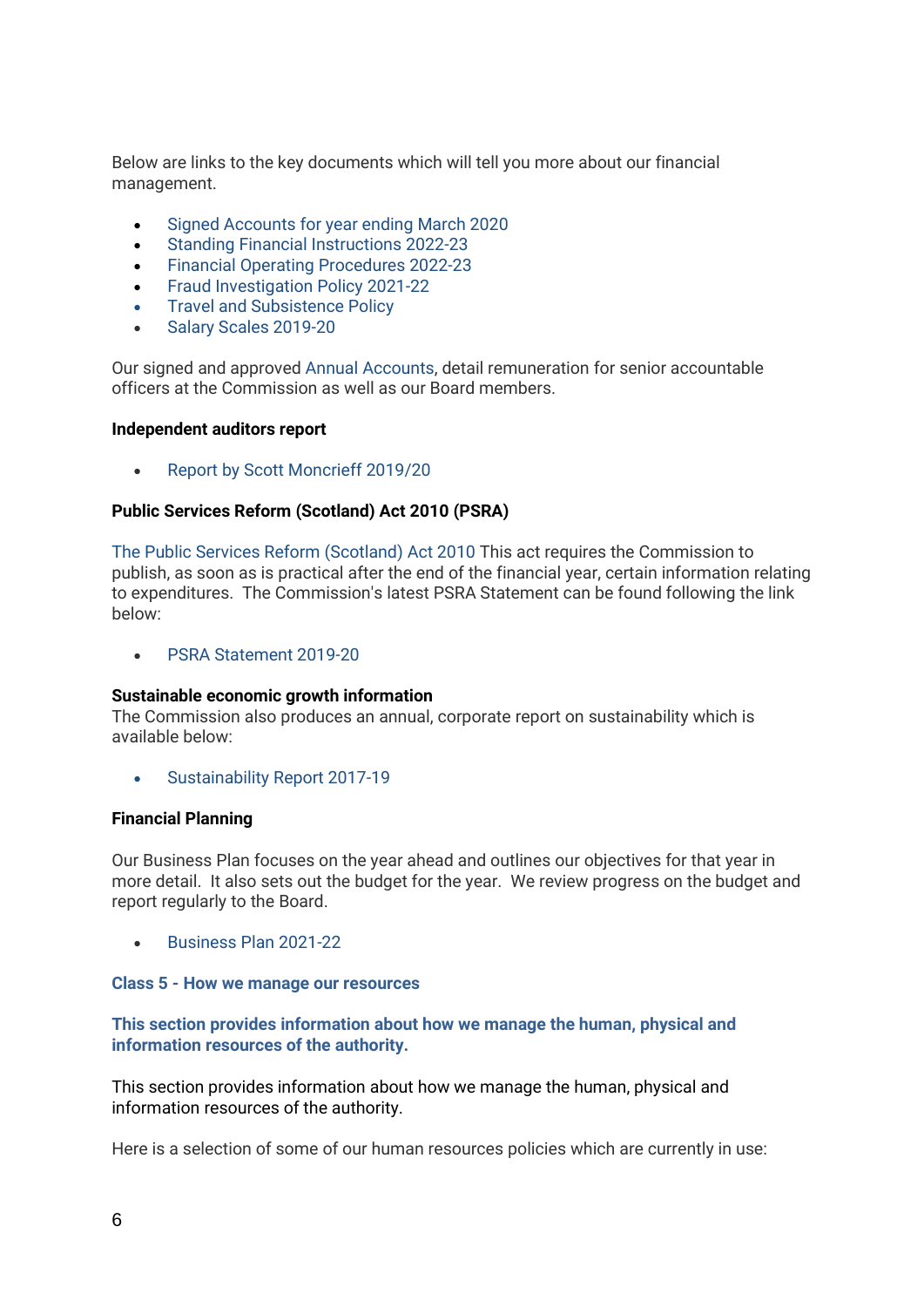- [Staff Code of Conduct](https://www.mwcscot.org.uk/sites/default/files/2019-06/Staff_Code_of_Conduct%202016.pdf)
- **[Disciplinary Policy](https://www.mwcscot.org.uk/sites/default/files/2021-12/Disciplinary%20Policy%202021-25.pdf)**
- **[Grievance Policy](https://www.mwcscot.org.uk/sites/default/files/2021-12/Grievance%20policy2021-25.pdf)**
- [Recruitment Policy](https://www.mwcscot.org.uk/sites/default/files/2019-06/RecruitmentPolicy%202015.pdf)
- **[Dignity at Work Policy](https://www.mwcscot.org.uk/sites/default/files/2019-06/Dignity%20at%20Work%202014-16.pdf)**
- Equality outcomes [and how we plan to achieve them](https://www.mwcscot.org.uk/sites/default/files/2021-03/EqualityOutcomesAndHowWePlanToAchieveThem2021.pdf)

# **Staffing - about our staffing complement and structure**

• [Our Staff](https://www.mwcscot.org.uk/about-us/who-we-are-and-what-we-do#150)

# **Register of Interests**

- [Register of interests 2021-22](https://www.mwcscot.org.uk/sites/default/files/inline-files/Board%20REGISTER%20OF%20INTERESTS%202021%202022.pdf) (Board Members)
- [Register of interests 2021-22](https://www.mwcscot.org.uk/sites/default/files/inline-files/Executive%20REGISTER%20OF%20INTERESTS%202021%202022.pdf) (Executive Group)

# **Working with the Commission**

- Becoming [a Designated Medical Practitioner](https://www.mwcscot.org.uk/about-us/work-us#161)
- [Current vacancies](https://www.mwcscot.org.uk/about-us/work-us#161)

# **Our Information Resources**

- [Records Management Policy](https://www.mwcscot.org.uk/sites/default/files/2022-02/Records%20management%20policy%202021.pdf)
- [Records Management Plan \(RMP\)](https://www.mwcscot.org.uk/sites/default/files/2019-06/Records%20Management%20Plan%20(RMP).pdf)
- [Accessible Information Policy](https://www.mwcscot.org.uk/sites/default/files/2019-06/accessible_information_policy_2018.pdf)
- [Mental Welfare Commission for Scotland -](https://www.nrscotland.gov.uk/files/record-keeping/public-records-act/KeepersAssessmentReportMWC.pdf) Assessment Report by The Keeper of the [Records of Scotland \(August 2014\)](https://www.nrscotland.gov.uk/files/record-keeping/public-records-act/KeepersAssessmentReportMWC.pdf)
- [Mental Welfare Commission for Scotland –](https://www.mwcscot.org.uk/sites/default/files/2021-05/MWC%20PUR%20report%202402020.pdf) Progress update review (PUR) Final [Report \(February 2020\)](https://www.mwcscot.org.uk/sites/default/files/2021-05/MWC%20PUR%20report%202402020.pdf)
- [The agreement for the transfer of records \(controller -](https://www.mwcscot.org.uk/sites/default/files/2022-04/NRS%20-%20Mental%20Welfare%20Commission%20-%20Archive%20Deposit%20Agreement%20-%2009%2003%202022%20-%20signed.pdf) processor) between The [Keeper of Records of Scotland \(NRS\) and the Mental Welfare Commission for](https://www.mwcscot.org.uk/sites/default/files/2022-04/NRS%20-%20Mental%20Welfare%20Commission%20-%20Archive%20Deposit%20Agreement%20-%2009%2003%202022%20-%20signed.pdf)  [Scotland \(MWC\)](https://www.mwcscot.org.uk/sites/default/files/2022-04/NRS%20-%20Mental%20Welfare%20Commission%20-%20Archive%20Deposit%20Agreement%20-%2009%2003%202022%20-%20signed.pdf)

# **Information assurance and management**

- Information [Risk Management Policy](https://www.mwcscot.org.uk/sites/default/files/2021-12/Information%20Risk%20management%20Policy%202021.pdf)
- [Data Protection Policy](https://www.mwcscot.org.uk/sites/default/files/2021-12/Data%20Protection%20Policy%202021.pdf)
- [Privacy Statement](https://www.mwcscot.org.uk/sites/default/files/2021-09/privacy_statement_September2021_v2.pdf)
- [Information Commissioner's Office](https://ico.org.uk/ESDWebPages/Search) (Data Protection Public Register Commission's registration number is Z9097121)

# **Freedom of Information**

You can make a request under the Freedom of Information (Scotland) Act 2002 (FOISA) by emailing the Commission at [mwc.enquiries@nhs.scot](mailto:mwc.enquiries@nhs.scot) or by writing to us at our [Thistle](http://www.mwcscot.org.uk/contact-us/)  [House address.](http://www.mwcscot.org.uk/contact-us/) FOISA requests are dealt with in accordance with FOISA legislation which means we will respond to your request within 20 working days of receiving your request. We need contact details from you in order that we can clarify a request if we are unsure about any element of it. You have the right to ask us to review our response to you in the event that you are dissatisfied with our original response.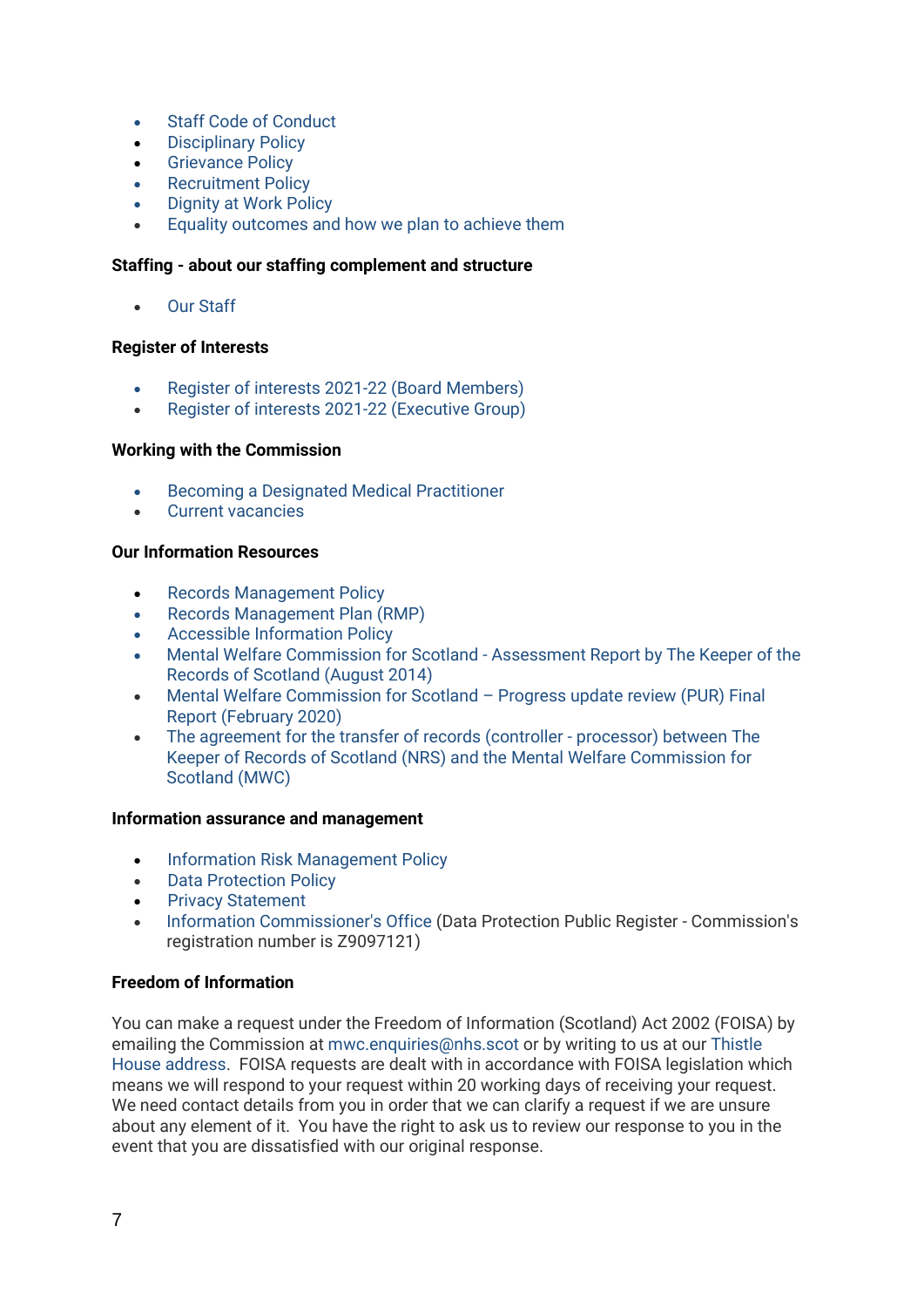Following this, should you remain dissatisfied, you can refer the matter to the [Scottish](http://www.mwcscot.org.uk/external-links/foisa/scottish-information-commissioner/)  [Information Commissioner](http://www.mwcscot.org.uk/external-links/foisa/scottish-information-commissioner/) who would look at what we had done.

More information about your rights under FOISA are available from the Scottish Information Commissioner's website via the link below:

# <http://www.itspublicknowledge.info/YourRights/YourRights.aspx>

#### **Statistics**

Our annual monitoring statistics are available at:

• [Statistical Monitoring Reports](http://www.mwcscot.org.uk/publications/statistical-monitoring-reports/)

#### **Physical Resources**

The Commission leases its premises at Thistle House, Haymarket Terrace, Edinburgh from the Scottish Legal Aid Board (SLAB).

#### **Class 6 - How we purchase goods and services**

**In this section, you will find information about how we buy our goods and services, and our contracts with external providers.**

Here are some key guidance documents and policies.

- [Scottish Public Finance Manual](http://www.gov.scot/Topics/Government/Finance/spfm/Intro)
- [Standing Financial Instructions](https://www.mwcscot.org.uk/sites/default/files/2022-02/Standing%20Financial%20Instructions%202022.pdf)
- **[Procurement Policy](https://www.mwcscot.org.uk/sites/default/files/2022-04/Procurement%20Policy%202022%20Final.pdf)**

#### **Class 7 - How we are performing**

**In this section, you will find information about how we perform as an organisation and how well we deliver our functions and services.**

# **Our Key Performance Indicators (KPIs) for 2020/21**

# **Visit at least 1,350 individuals**

We did 10 local visits and five guardianship visits during the year. From these visits we reviewed the care and treatment of 73 individuals. We met with seven carers or relatives during these visits.

#### **Complete 25 per cent of our local visits in the unannounced format**

Given the need to plan and risk assess all visits it was not appropriate to do unannounced visits over the last year. We think that this position will remain for some time to come and have not included it as a KPI for 2021/22.

**To produce AWI biennial monitoring report by 30 September 2020** [Report](https://www.mwcscot.org.uk/sites/default/files/2020-09/AWI_MonitoringReport_2019-20.pdf) published on 30 September 2020

**We will assess samples of our telephone advice and aim for at least 97.5 per cent of all our**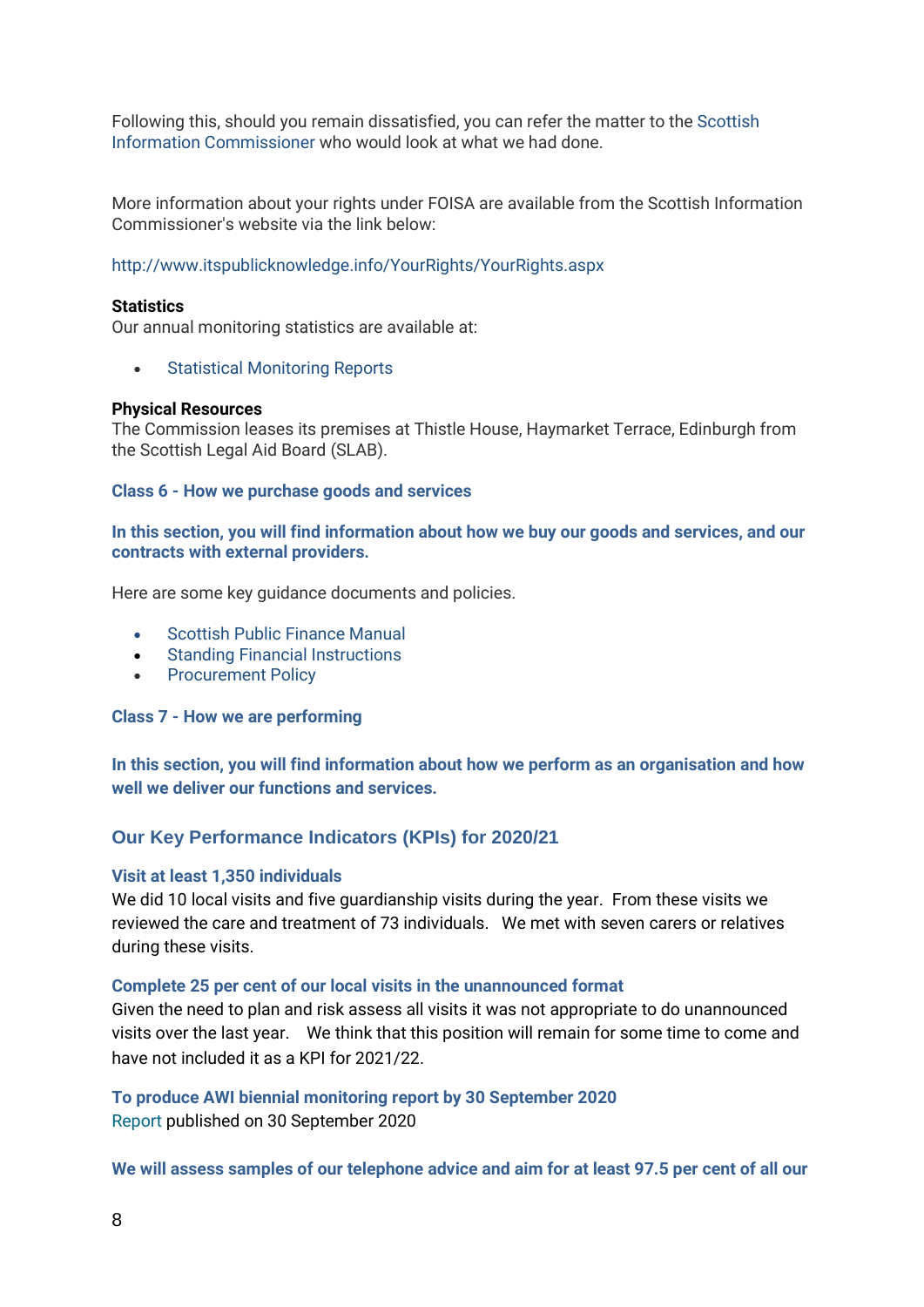# **advice to be accurate.**

During the year there were 3,372 (2019-20 4,230) calls allocated to duty practitioners as "requests for advice". When we audited calls this year, we found that around 10% (2019-20 9%) of these resulted in information being recorded but no advice being requested or given. We therefore estimate the approximate number of calls requesting advice at around 3,029 (2019-20 3,848).

We audited 187 calls, which is 6% of the total "requests for advice" allocated to duty practitioners. We gave advice in 168 of these calls.

| Number of audited calls where advice given                          | 168      |
|---------------------------------------------------------------------|----------|
| Number of calls where advice accurate                               | 153      |
| Number of calls in which we could have added<br>to the advice given | 11(6.5%) |
| Inaccurate items of advice                                          | 4(2%)    |
| % accuracy                                                          | 98%      |
| Target for accuracy                                                 | 97.5%    |

We have therefore performed better than our target of 97.5%.

# **We will follow up all our recommendations to services arising out of local visits and achieve satisfactory responses in no less than 95 per cent of cases within the agreed timescale. We will publicly report upon this.**

Our local visits to individuals allow us to make specific recommendations to services. We made 104 recommendations following 41 local visits conducted between 1 January 2020 and 31 December 2020. Note, this is not the same as the number of visits reported during the year 1 April 2020 to 31 March 2021, as we allow 3 months for a response to recommendations from services. We made no recommendations in 5 of our visits to services.

(a) We were satisfied that services had responded to 81 (78%) of recommendations.

(b) We have not yet received responses to 28 (27%) recommendations. of these recommendations 10 (36%) have a response date of 12 May 2021, or beyond, and reminders have been sent of the upcoming deadline. For the 18 recommendations (17%) that have passed the response deadline, we have been in contact with the service manager to request this information and we will take further action in 2021/22.

(c) We have therefore ensured that we followed up all recommendations due to services and we received satisfactory responses to 73%. This is significantly below our performance indicator of 95% due to the fact that we experienced some problems in getting responses from some services during the Covid-19 lockdown period. These have been chased up.

In previous years we published a report on the outcomes from all of our local visits. It was agreed in June 2020 that this was not a priority for the organisation.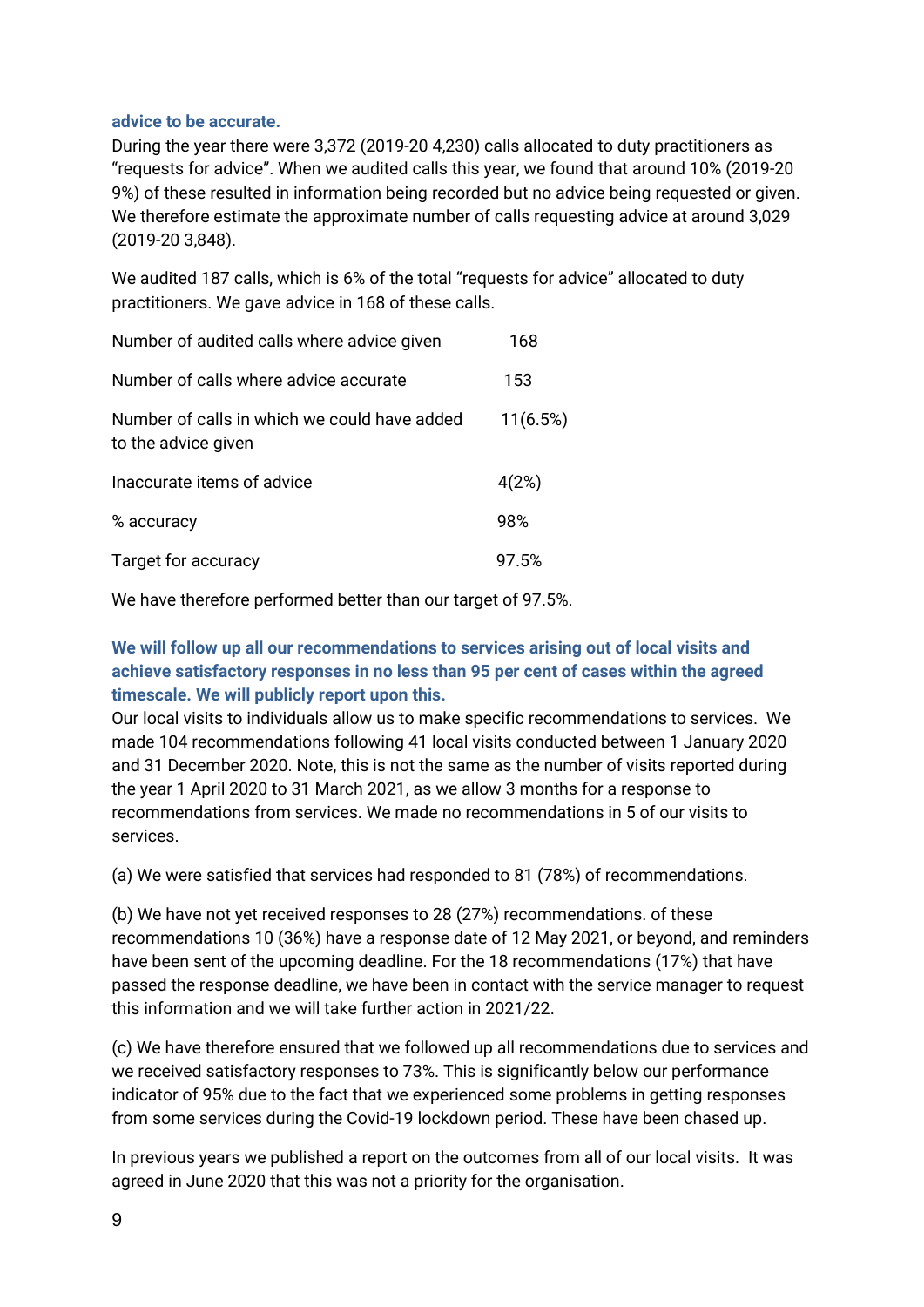# **How we performed last year:**

We publish annual reports and accounts which indicate whether we have met or are meeting our targets. Our Board minutes also provide information on our performance.

- [Our annual report 2020/21](https://www.mwcscot.org.uk/sites/default/files/2021-12/MentalWelfareCommission_AnnualReport_2020-21-web.pdf)
- [Our annual accounts year ending March 2020](https://www.mwcscot.org.uk/sites/default/files/2021-04/Mental_Welfare_Commission_for_Scotland_2020_Annual_Accounts.pdf)
- [Our Board minutes](https://www.mwcscot.org.uk/publications?type=48)
- Our Business Plan Review 2020/21 [performance against key targets](https://www.mwcscot.org.uk/sites/default/files/2021-07/Business%20Plan%20End%20year%20report%20June%2021%20FINAL.pdf)
- [Recommendations & outcomes from our local visits 2018](https://www.mwcscot.org.uk/sites/default/files/2019-07/LocalVisitsRecommendationReport-2018_20190718.pdf)

#### **Audits and Inspections**

Information about audits and inspections carried out by external bodies:

• Scott Moncrieff [Annual report 2019/20](https://www.mwcscot.org.uk/sites/default/files/2021-04/Report%20by%20Scott%20Moncrieff%20on%20the%20Audit%202019-20.pdf)

#### **Annual Accounts and Annual Report**

- [Annual Accounts year ending March 2020](https://www.mwcscot.org.uk/sites/default/files/2021-04/Mental_Welfare_Commission_for_Scotland_2020_Annual_Accounts.pdf)
- [Annual Report 2020-21](https://www.mwcscot.org.uk/sites/default/files/2021-12/MentalWelfareCommission_AnnualReport_2020-21-web.pdf)

#### **Complaints activity 2021**

- During 2014, the Commission wrote two new sets of complaint handling procedures (CHPs), one for the Commission and one for the newly formed [National Confidential](http://www.nationalconfidentialforum.org.uk/)  [Forum](http://www.nationalconfidentialforum.org.uk/) (NCF). Both sets of procedures were formally ratified by the Board at the [September 2014](https://www.mwcscot.org.uk/sites/default/files/2019-06/board%20minutes%20Sept%202014.pdf) meeting.
- In 2021, the Commission has reviewed its complaints handling procedure following the [Scottish Publish Service Ombudsman](https://www.spso.org.uk/) (SPSO) revised and [reissued Model](https://www.spso.org.uk/the-model-complaints-handling-procedures)  [Complaints Handling Procedure.](https://www.spso.org.uk/the-model-complaints-handling-procedures) The new version of our [complaints handling](https://www.mwcscot.org.uk/sites/default/files/2021-05/ComplaintsHandlingProcedure%20May%202021.v.1.0_.pdf)  [procedure](https://www.mwcscot.org.uk/sites/default/files/2021-05/ComplaintsHandlingProcedure%20May%202021.v.1.0_.pdf) was approved in April 2021

#### **How to make a complaint against the Commission**

If something goes wrong or you are dissatisfied with our services, please tell us. Our [complaints leaflet](https://www.mwcscot.org.uk/sites/default/files/2021-05/Complaints%20leaflet.pdf) describes our complaints procedure and how to make a complaint. It also tells you about our service standards and what you can expect from us.

#### **Class 8 - Our commercial publications**

Information packaged and made available for sale on a commercial basis and sold at market value through a retail outlet.

#### **The information we publish under this class**

We have nothing to declare in this section as we don't charge for supply of any information.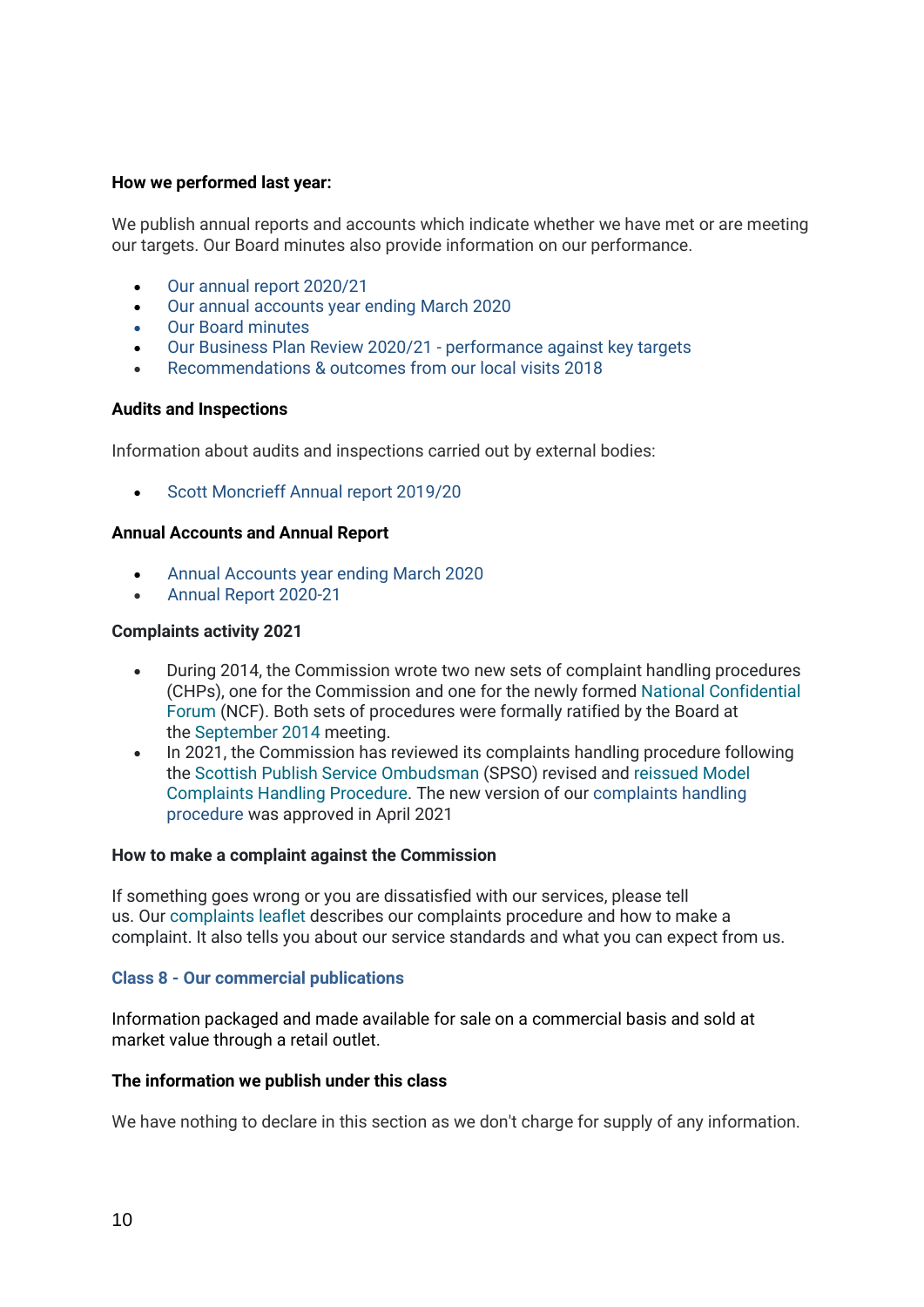#### **Class 9 - Our open data**

Open data made available by the authority as described by the Scottish Government's [Open](http://www.gov.scot/Publications/2015/08/4093/downloads#res-1)  [Data Resource Pack](http://www.gov.scot/Publications/2015/08/4093/downloads#res-1) and available under an open licence.

# **The information we publish under this class**

• [Open data publication plan 2017](https://www.mwcscot.org.uk/sites/default/files/2019-06/Open%20Data%20Plan%20website.pdf) 

#### **The Re-use of Public Sector Information Regulations**

#### **What are the Re-use of Public Sector Information Regulations (RPSI)?**

These regulations came into force from 18 July 2015 and establish the UK framework for the re-use of public sector information. The purpose is to make information easier to re-use, resulting in economic, social and civil benefits. They are an update to earlier regulations which encouraged public sector organisations to make information available for re-use. The 2015 regulations go further, and make it mandatory to make information available for re-use. As a public sector organisation, the Commission is subject to the RPSI regulations. In order to comply, we have adopted the Open Government Licence (OGL).

#### **Open Government License**

All the information on this website is available through the [Open Government Licence.](http://www.nationalarchives.gov.uk/doc/open-government-licence/version/3/) This gives you the right to re-use the information, subject to important conditions. The OGL requires people re-using information to acknowledge the information provider and/or source of the information with an attribution statement. [Attribution statements and acknowledgements](http://www.mwcscot.org.uk/about-us/freedom-of-information/the-re-use-of-public-sector-information-regulations/attribution-statement-and-acknowledgements/)

If you want to re-use other information, for example that we provided in response to a request you will find the following helpful:

[Statement of Public Task under the Re-use of Public Sector Information Regs 2015](https://www.mwcscot.org.uk/sites/default/files/2019-06/public_task_statement.pdf) Statement and guidance on [making Re-use requests and complaints](https://www.mwcscot.org.uk/sites/default/files/2021-05/statement%20and%20guidance%20on%20making%20re-use%20requests%20and%20complaints%20%281%29.pdf) [Re-use request form](https://www.mwcscot.org.uk/sites/default/files/2021-05/request%20for%20re-use%20form.pdf)

#### **Where can I find out more about RSPI?**

The National Archives has published [Guidance and Best Practice Advice](https://www.nationalarchives.gov.uk/documents/information-management/psi--guidance-for-public-sector-bodies.pdf) on the regulations for public sector organisations and potential re-users.

#### **Our commitment to equality**

#### **We have a commitment to promoting equality in all of our work**

As an independent public sector body, we have obligations under the Public Sector Equality Duty.

As well as the general duties, we have a number of additional specific duties.